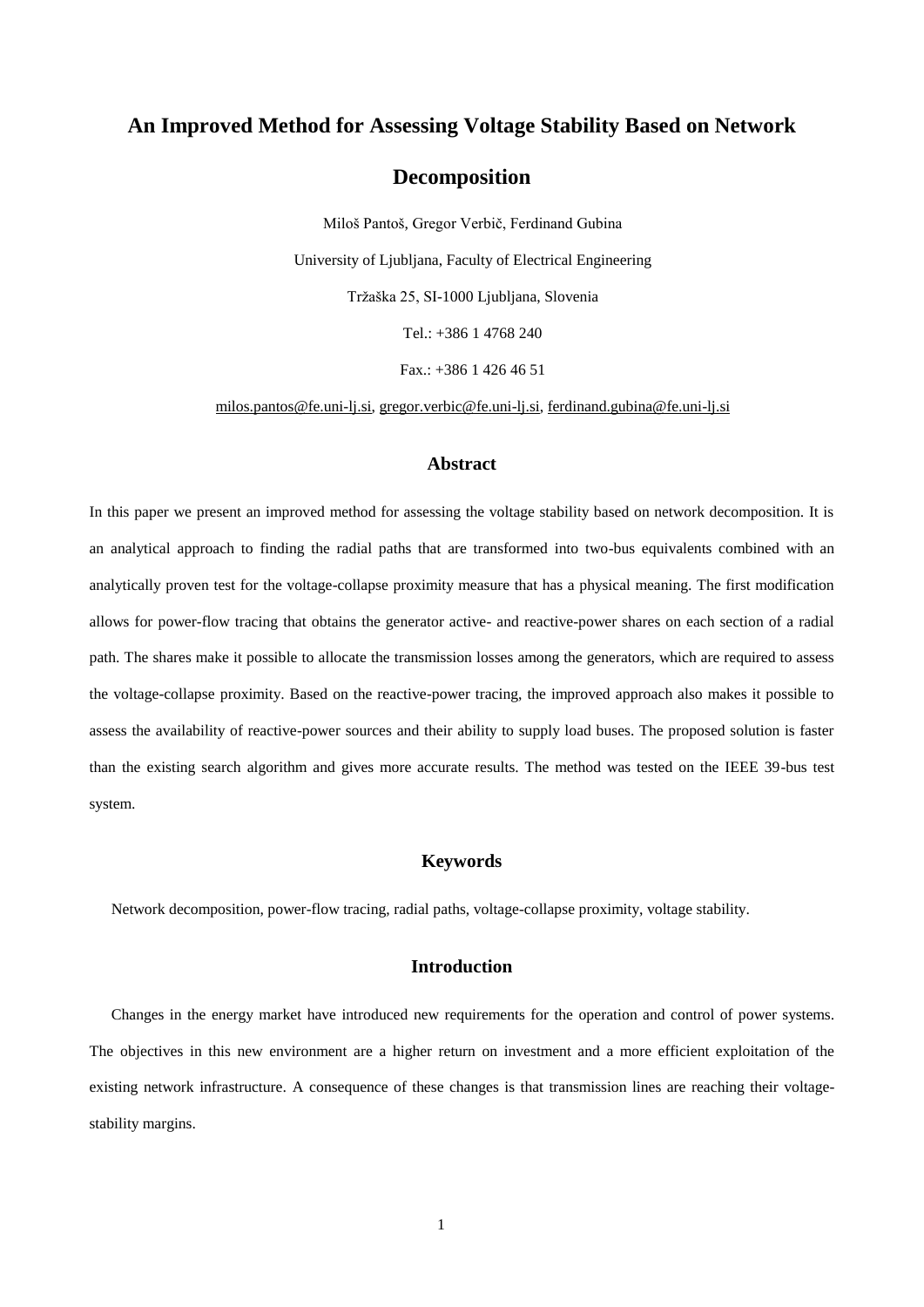Voltage instability can be caused either by the inability of reactive-power sources to produce enough reactive power to supply load buses, or by the inability of the power lines to transmit the required reactive power to the buses. Although the nature of the voltage instability is dynamic, many system-oriented approaches are based on static models [1]–[5] because of their simplicity. Dynamic methods [3]–[6] are a far better choice if a more comprehensive analysis is required. They are, however, more time consuming. Most of the available static methods are based on an analysis of the system's Jacobian matrix, either by exploiting its sensitivity [3], [7] or by determining its closeness to the singularity [5], [8], [9]. Since these solutions sometimes have no clear path to a physical interpretation of the process, two new methods with a physical meaning were recently proposed. The first method is based on network decomposition [10]– [13], which means it is more complex and time consuming; the second method is based on local phasors [14], [15], which means it is faster and more exact, and it provides results by considering two operating states with a slight difference in the total system loading. The main problem with this second method is the selection of these two states. However, another problem is that this method does not identify whether the voltage collapse is caused by a lack of reactive-power production or by an insufficient power-transfer capability.

In this study we looked at modifying the method based on network decomposition in the hope that it would provide us with a new, faster and more exact approach. A novelty of the proposed solution is the incorporation of reactivepower tracing, which is required to define the voltage phasors of each bus of a two-bus equivalent of the radial transmission path. On this basis, two voltage-collapse proximity indices can be formulated. These indices are related to the inability of the sources to produce enough reactive power to supply a critical load bus and the inability of the power lines to transmit the required reactive power to the bus.

Since the proposed approach is based on power-flow-tracing methods it is essential to point out that several solutions have already been proposed [16]–[20], of which the decoupled TGDF method [21] seems to be the most appropriate for coping with the voltage-stability assessment. Our proposed method allocates the transmission losses among the generators without any matrix expansion; it is also appropriate for reactive-power analyses. Our method is faster, especially when compared to the TGDF method [16], [17], which can also be applied to the area of voltage instability discussed in this paper.

The proposed modified method based on network decomposition was exhaustively tested on the IEEE 39-bus test power system. According to the results, which show the advantage of the new solution, it can be concluded that the method is suitable for a more appropriate contingency analysis.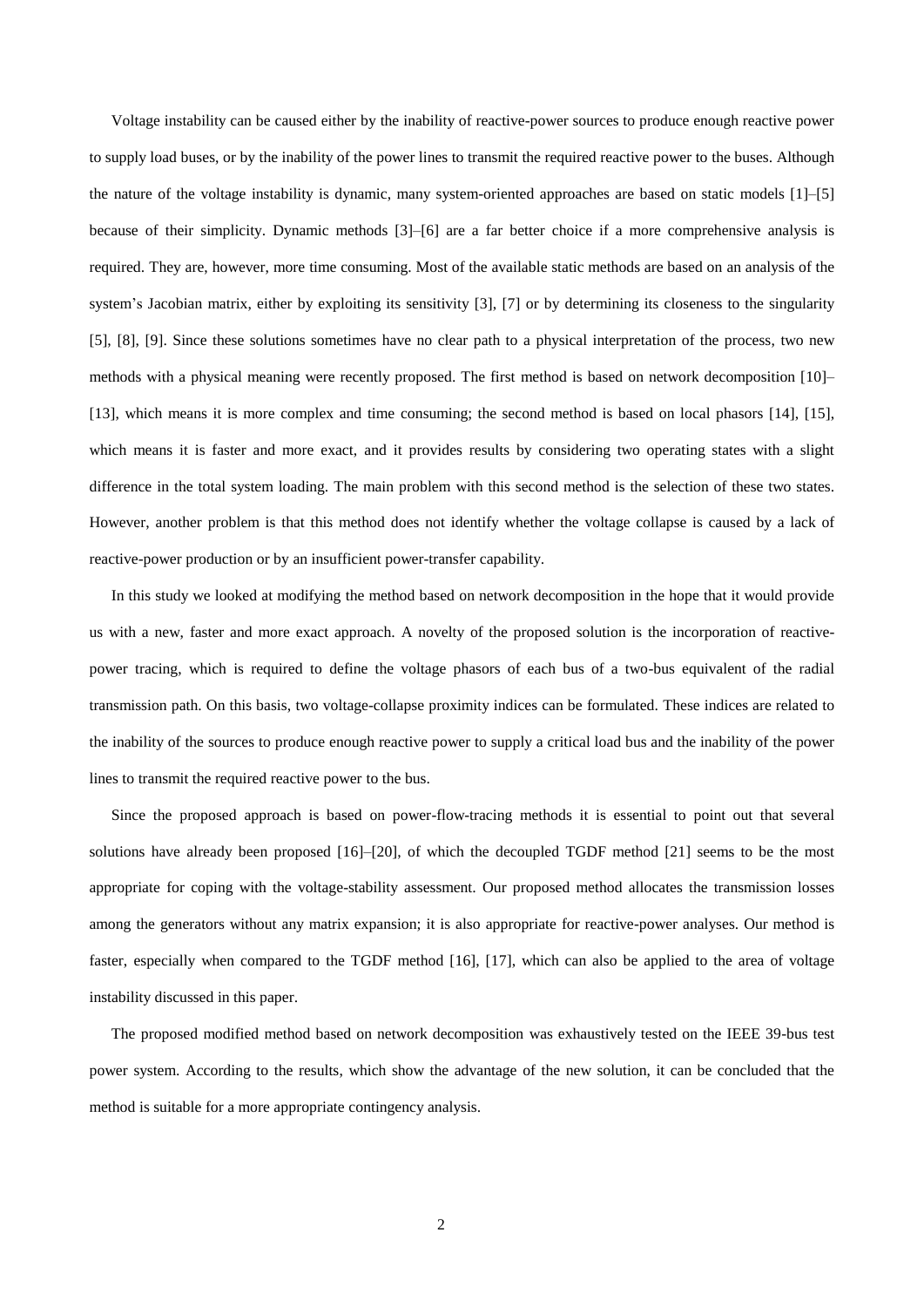#### **Proposed improvement of the method**

To understand the proposed modification, the original method needs to be briefly described. The most common static approach to voltage-stability assessment is an analysis of the Jacobian matrix. For a two-bus network with a constant voltage amplitude at the input bus 1,  $U_1$  = const, the Jacobian matrix **J** indicates the voltage instability when its determinant takes the value:

$$
\det \mathbf{J} = \frac{\partial P_2}{\partial \delta_2} \frac{\partial Q_2}{\partial U_2} - \frac{\partial P_2}{\partial U_2} \frac{\partial Q_2}{\partial \delta_2} = 0, \tag{1}
$$

where the voltage phasors are denoted as  $U = U \cdot e^{i\delta}$  with indices 1 and 2 at the input bus and load bus, respectively.  $P_2$ and *Q*<sup>2</sup> are the active and reactive powers at the load bus. The method based on network decoupling assumes that the voltage phasors contain enough information to detect the voltage instability [11]. For the simple two-bus power system with the generator bus 1, the load bus 2 and the corresponding phasor diagram in Fig. 1, a critical condition for stable operation is reached when the voltage drop  $\Delta U_{12}$  is equal to the load voltage  $U_2$ :

$$
\Delta U_{12} = |U_1 - U_2| = U_2,\tag{2}
$$

Combining (1) and (2) leads to the following expression:

$$
U_1 = 2U_2 \cos \delta_{12},\tag{3}
$$

which implies that the applied approach based on voltage phasors is suitable for the voltage-proximity assessment.

#### *A. Two-bus equivalent of the radial network*

The method is also able to apply this concept successfully to radial networks with several load buses, Fig. 2. The radial network fed by the generator contains a series of nodes feeding various loads  $S_i = P_i + jQ_i$  that all match the generator's active  $P_1$  and reactive  $Q_1$  powers. The voltage phasors at the generator node and at the radial network end node are *U*<sup>1</sup> and *U*n, respectively. Sections along the path are defined by the impedances and loads causing active and reactive transmission losses. They result in the voltage drops  $\Delta U_{d \ln}$  and  $\Delta U_q$  1n in the radial network as follows:

$$
\Delta U_{\rm d\,1n} = \frac{P_{\rm i}}{-\frac{\rm i}{2} \epsilon \Gamma} L_{\rm ij}^{\rm P} + Q_{\rm i} \sum_{\rm ij \in \Gamma} L_{\rm ij}^{\rm Q} L_{\rm i}}{P_{\rm i}^2 + Q_{\rm i}^2} U_{\rm 1},\tag{4}
$$

$$
\Delta U_{q \, \text{ln}} = \frac{P_1 \sum_{ij \in \Gamma} L_{ij}^Q - Q_1 \sum_{ij \in \Gamma} L_{ij}^P}{P_1^2 + Q_1^2} U_1, \tag{5}
$$

where  $L_{ij}^P$  and  $L_{ij}^Q$  denote the active- and reactive-power losses in the section i-j of the radial network, respectively.  $\Gamma$  is the set of sections (lines) of the observed radial network.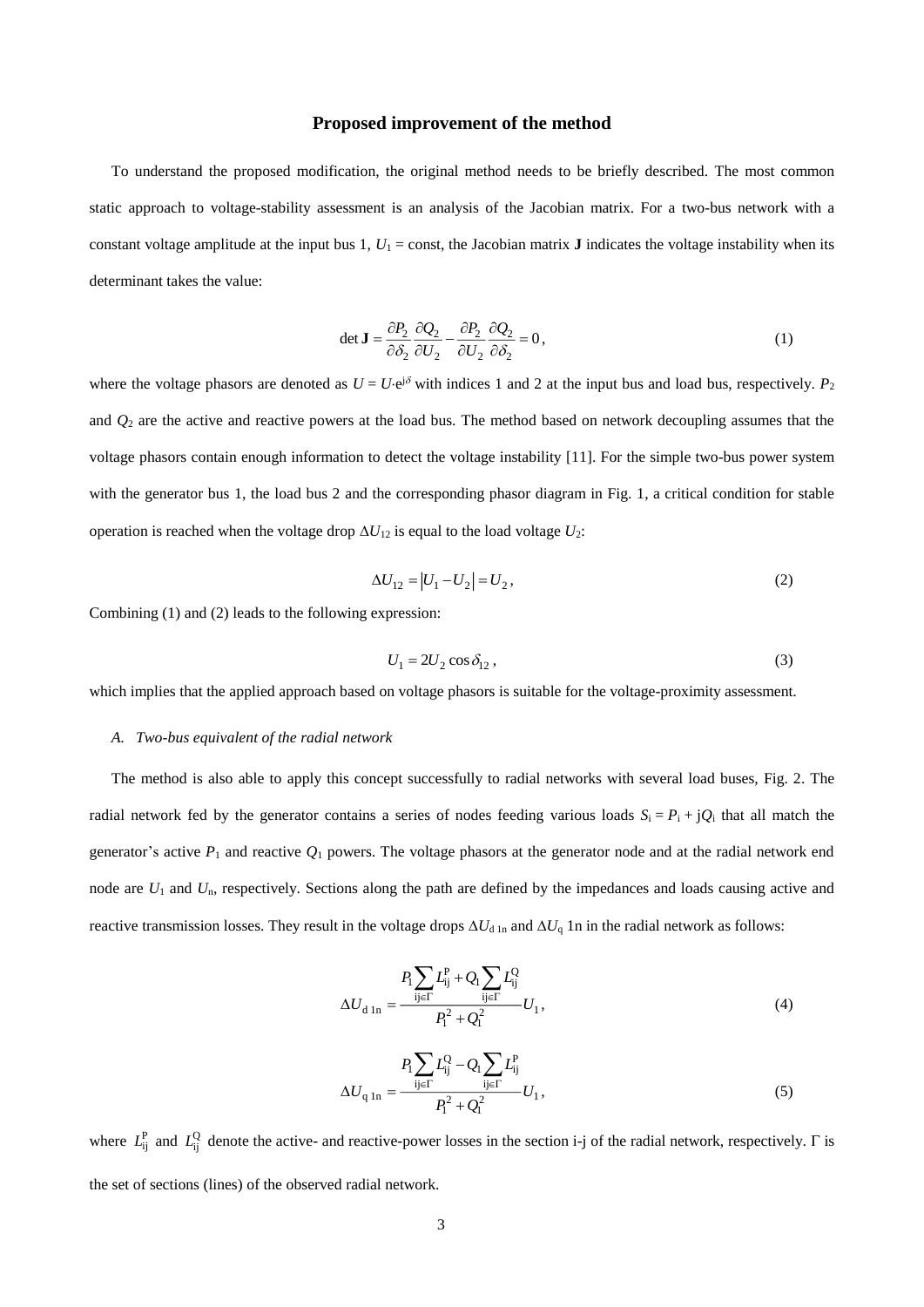To apply the concept based on voltage phasors to radial networks the method constructs a two-bus equivalent of a radial network utilizing its operational parameters, as described in [11]. The equivalent should reflect the common properties of the original radial network and make possible a voltage-stability assessment. The input power, the load impedance at the end of the radial network as felt by the input bus, and the voltage drop along the path have to be retained. This set of conditions leads to the following expressions with the exact derivation in [11]:

$$
U_1 I_1 = U_1 I \tag{6}
$$

$$
U_1 U_n = U_1 U_2 \,,\tag{7}
$$

$$
\frac{U_1}{U_1} = \frac{I_1}{I} = \frac{U_n}{U_2},
$$
\n(8)

$$
\Delta U_{\rm d\,In} = U_{\rm d}^{\dagger},\tag{9}
$$

$$
\Delta U_{\mathbf{q} \ln} = U_{\mathbf{q}} \,,\tag{10}
$$

where  $U_1$  and  $I$  are the voltage and the injected current at the generator bus of the two-bus equivalent, respectively.  $U_2$  is the voltage at the load bus, and  $U_d$  and  $U_q$  are the voltage drops of the equivalent. Fig. 3 presents the two-bus equivalent with the corresponding phasor diagram.

The following set of nonlinear equations:

$$
U_d = U_1 - U_2 \cos \delta \tag{11}
$$

$$
U_{\mathbf{q}} = U_2 \sin \delta \tag{12}
$$

can be solved by considering (6) to (10). The two-bus equivalent is thus completely determined, and its variables can be employed for the voltage-stability assessment, which is explained in the subsequent text.

#### *B. Decomposition of the meshed network*

The existing method proposes that the meshed network is decomposed into several radial networks, which are subsequently transformed into two-bus equivalents, making possible the appropriate voltage-stability assessment. This transformation assumes that only one generator at the beginning of the radial network covers all the transmission losses along the radial path, (4) and (5). This means that the presented idea cannot be directly applied to meshed networks, since the transmission losses need to be allocated among several generators in a system.

The method does, however, identify paths of active and reactive power from the generators to the loads. The activeand reactive-power flows are strongly correlated with the variation in the angle and the decrease in the voltage,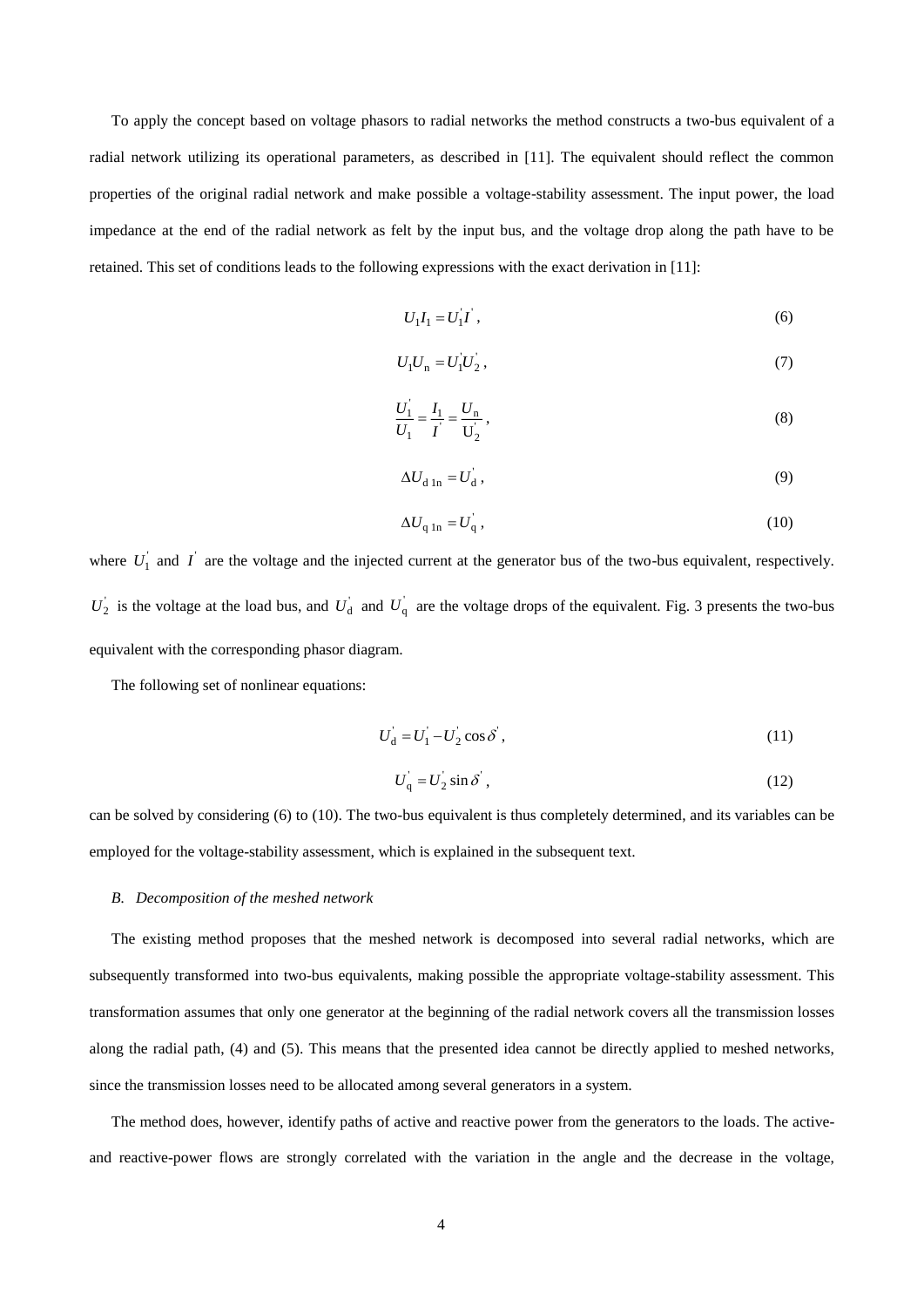respectively. Thus, each reactive-power transmission path is defined as a sequence of connected buses with decreasing voltage magnitudes, and each active-power transmission path is defined as a sequence of connected buses with decreasing phasor angles. Each reactive-power transmission path is interpreted as a radial network that can be transformed into a two-bus equivalent with the possibility to assess the voltage stability. Since the transmission losses are covered by numerous generators, a suitable approach for allocating the losses should be applied to calculate the actual voltage drops  $\Delta U_{d \ln}$  and  $\Delta U_q$  1n in the observed radial network as follows:

$$
\Delta U_{\rm d\,1n} = \frac{P_{\rm i} \sum_{\rm ij \in \Gamma} a_{\rm ij,1} L_{\rm ij}^{\rm P} + Q_{\rm i} \sum_{\rm ij \in \Gamma} b_{\rm ij,1} L_{\rm ij}^{\rm Q}}{P_{\rm i}^2 + Q_{\rm i}^2} U_{\rm 1},\tag{13}
$$

$$
P_{1} \sum_{ij \in \Gamma} b_{ij,1} L_{ij}^{Q} - Q_{1} \sum_{ij \in \Gamma} a_{ij,1} L_{ij}^{P}
$$
  

$$
\Delta U_{q \ln} = \frac{P_{1} \sum_{ij \in \Gamma} a_{ij,1} L_{ij}^{P}}{P_{1}^{2} + Q_{1}^{2}} U_{1}, \qquad (14)
$$

where  $a_{ij,1}$  and  $b_{ij,1}$  are the shares of the generator at bus 1 in the active and reactive transmission losses on the line i-j, respectively. The active-power transmission paths do not affect the radial networks, they just enable a fair allocation of the active transmission losses, i.e., the calculation of the shares  $b_{ij,1}$  is needed in (13) and (14).

#### *C. Allocation of the transmission losses*

The method based on the decomposition of a meshed network introduces a search algorithm for allocating the transmission losses among the generators. It treats the active and the reactive losses in the same way, but separately. Fig. 4 presents a part of the radial network.  $M_{i-1,i}^{+}$  is the active- or reactive-power flow on the section connecting the nodes i-1 and i directed in the node i, which is denoted by "+". All the flows from the node i are marked by "-".

The share  $k_{i1}$  of the power flow on the section i-1, i on the section i, i+1 can be calculated as follows:

$$
k_{i1} = \frac{M_{i-1,i}^{+}}{M_{i,i+1}^{-}} \left( 1 - \frac{\sum_{j \in \Xi_i} M_{ij}^{-} - M_{i,i+1}^{-}}{\sum_{j \in \Xi_i} M_{ji}^{+}} \right),
$$
\n(15)

where  $\Xi_i$  is the set of nodes that are connected to the node i. Since the sum of all the shares is equal to 1, the share  $k_{i2}$ of the rest of the sections that supply the observed section  $i$ ,  $i+1$  can be calculated as follows:

$$
k_{i2} = 1 - k_{i1} \,. \tag{16}
$$

A recursive procedure makes it possible to calculate the generator shares on the sections as follows:

$$
k_{\text{gen}}^{\text{i}} = k_{\text{gen}}^{\text{i-1}} k_{11},\tag{17}
$$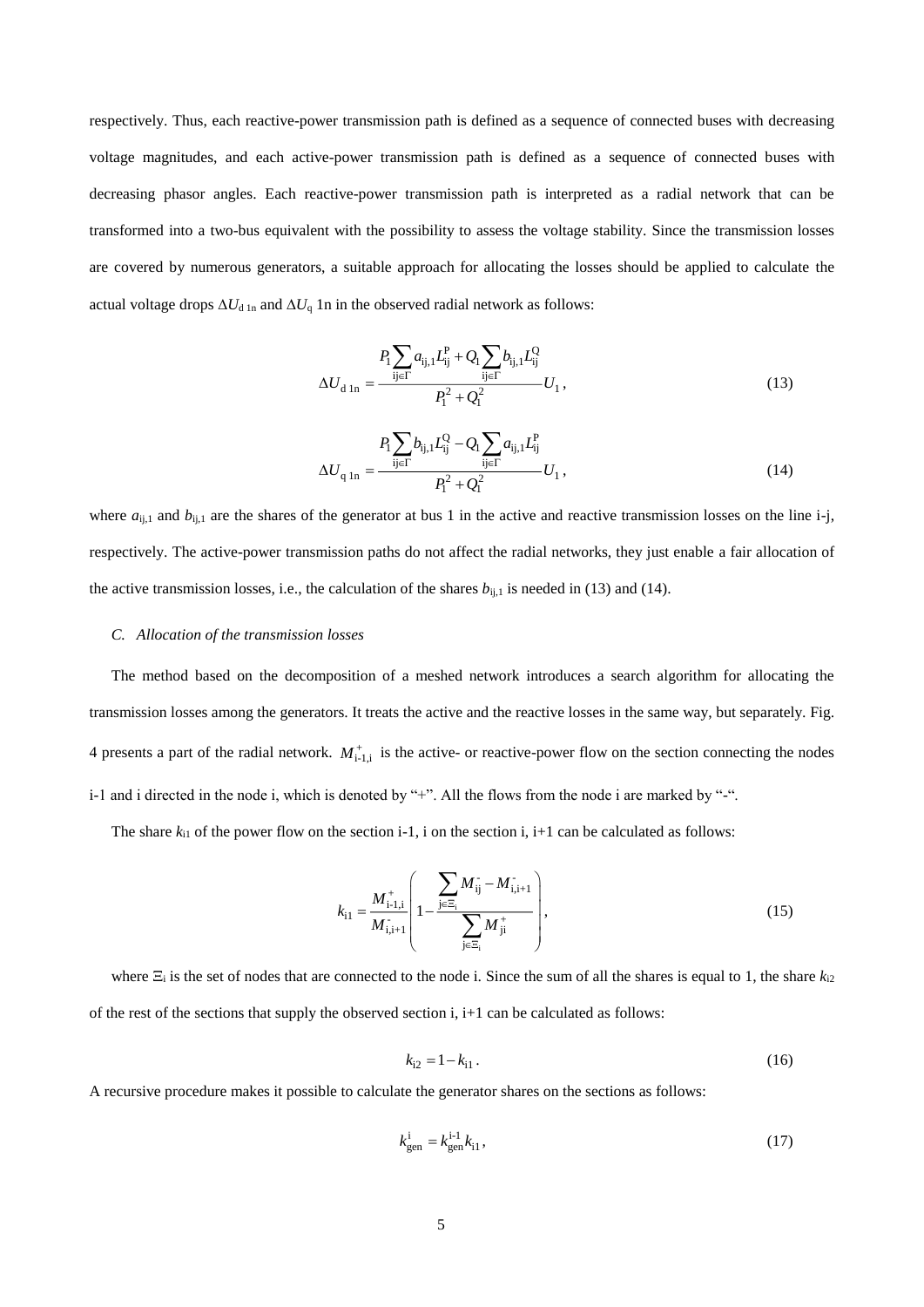where  $k_{\text{gen}}^1$  is the share of the generator at the source bus of the radial network on the section i-1, i. The first section of the radial network is supplied by only one generator, thus  $k_{\text{gen}}^0 = 1$ . The coefficient  $k_{\text{gen}}^i$  represents the active or reactive share, i.e.,  $a_{ij,1}$  and  $b_{ij,1}$ , of the generator at bus 1 of the radial network in Fig. 1 on a certain section, e.g., line ij. The shares make possible a voltage-stability assessment in meshed networks.

#### *D. A new method for power-flow tracing*

The presented search algorithm for allocating the transmission losses is time consuming due to the additional recursive procedure for calculating the generator shares and the additional algorithm for the loop power-flow analyses. However, it can be effectively replaced by the decoupled TGDF method [21], based on a matrix calculation. The analytical solution is appropriate for active- and reactive-power-flow analyses and it does not introduce any additional algorithms in the case of loop power flows. This method also improves the identification of the active- and reactivepower transmission paths needed for presenting the decomposition of the meshed network. The generator shares obtained with the decoupled TGDF method reduce the size of the set of the buses that have to be accounted for when the angle variations and the voltage decreases are observed.

#### *E. Voltage-collapse proximity indices*

Since the voltage instability can be caused either by the inability of the power lines to transmit the required reactive power to the loads or by an insufficient production of reactive power, two voltage-collapse proximity indices are introduced. The decomposition of the meshed network and the analytical reduction of the radial network to a two-bus equivalent make it possible to determine the voltage proximity in a straightforward manner. For the two-bus equivalent in Fig. 3 with the generator voltage  $U_1$ , the line impedance  $Z_v$ , the load impedance  $Z_b$  and the load bus voltage  $U_2$ , the maximum power-transmission capabilities are reached when the equality:

$$
U_1 = 2U_2 \cos \delta \tag{18}
$$

is fulfilled. This defines the singularity point of the Jacobian matrix in (1) when the magnitudes of  $Z_v$  and  $Z_b$  are also equal. The transmission-path stability index (TPSI) can be formed as follows:

$$
TPSI = 0.5U_1^{'} - U_d^{'}\,,\tag{19}
$$

which reaches the value 0 when the power transfer of the radial network becomes unstable.

A load-bus voltage is stable if this load is supplied with the required power through at least one stable path among the several paths in a meshed network. The transmission losses along a particular path grow very quickly with the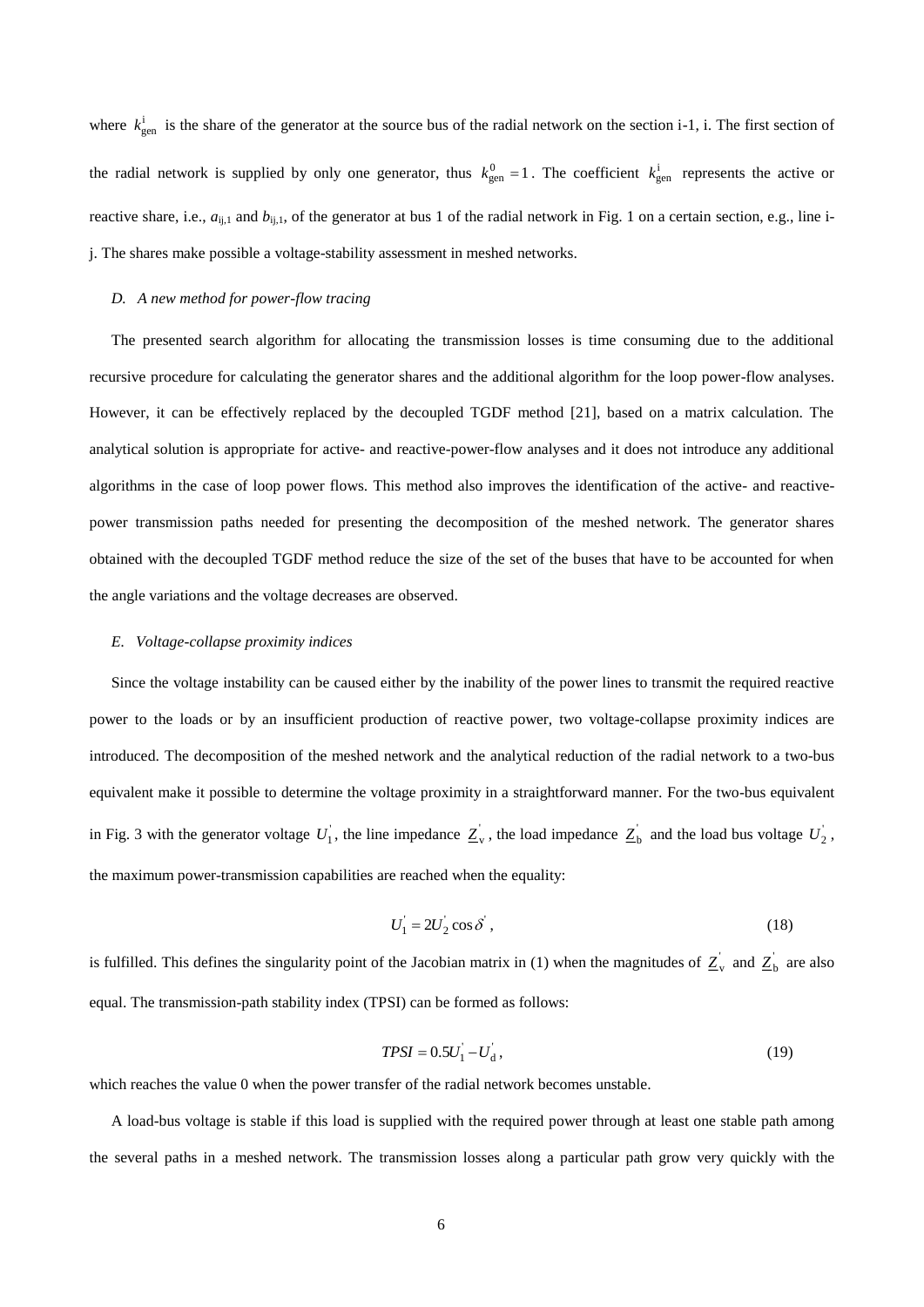increased load, and the power supply through the other paths must be additionally increased in order to balance the additional power-loss requirements. Additional loading of the rest of the supply paths results in a successive decrease in their TPSIs toward 0, and finally leads to the voltage collapse at the load bus. The most critical load bus j and its voltage-collapse proximity index (VCPI) are defined by the identification of the minimum value of the TPSIs:

$$
VCPI_j = \min \{TPSI\}.
$$
 (20)

Once the *VCPI*<sup>j</sup> reaches the value 0, the load bus j becomes voltage unstable for the load increase within a few percent.

Although the maximum power-transmission capabilities are not yet reached, voltage instability can occur as a consequence of insufficient reactive-power production. Thus, the additional reactive-power index (RPI) concerns the maximum and the remaining production capabilities of the reactive power. For the load bus j, the RPI can be formed as follows:

$$
RPI_{j} = \frac{\sum_{i \in \Psi_{j}} Q_{i}^{\max} - Q_{i}}{\sum_{i \in \Psi_{j}} Q_{i}^{\max} - Q_{i}^{\min}},
$$
\n(21)

where  $Q_i$ ,  $Q_i^{\text{max}}$  and  $Q_i^{\text{min}}$  represent the current, the maximum and the minimum reactive-power production at the generator bus i, respectively.  $\Psi_i$  is the set of generators that supply the load bus i with reactive power. An insufficient production of reactive power results in a progressive decrease of the RPI toward 0, and finally leads to the voltage collapse at the load bus.

It is assumed that the RPI considers all the generators that supply the observing load bus equally and does not allow the generators to support that load bus. This means that the proximity of the voltage collapse is not properly assessed in some cases. The improved method therefore proposes a new form of the RPI, which is written as follows:

$$
RPI_{\mathbf{j}} = \frac{\sum_{\mathbf{i}} (Q_{\mathbf{i}}^{\max} - Q_{\mathbf{i}}) c_{\mathbf{j}, \mathbf{i}}}{\sum_{\mathbf{i}} (Q_{\mathbf{i}}^{\max} - Q_{\mathbf{i}}^{\min}) c_{\mathbf{j}, \mathbf{i}}},
$$
\n(22)

where  $c_{j,i}$  is the reactive-power share of the generator i in the load at the bus j. This factor represents the ability of generator i to support the load bus j, and it is obtained by the decoupled TGDF method for the power-flow tracing. Generators with smaller shares do not ensure effective voltage support, even though they have sufficient reactive-power production capacities.

For the proper voltage-stability assessment, the VCPIs and the RPIs have to be merged as follows:

$$
\left(VCPI_j < \varepsilon_U\right) \vee \left(\left(RPI_j < \varepsilon_Q\right) \wedge \left(VCPI_j > \varepsilon_U\right)\right),\tag{23}
$$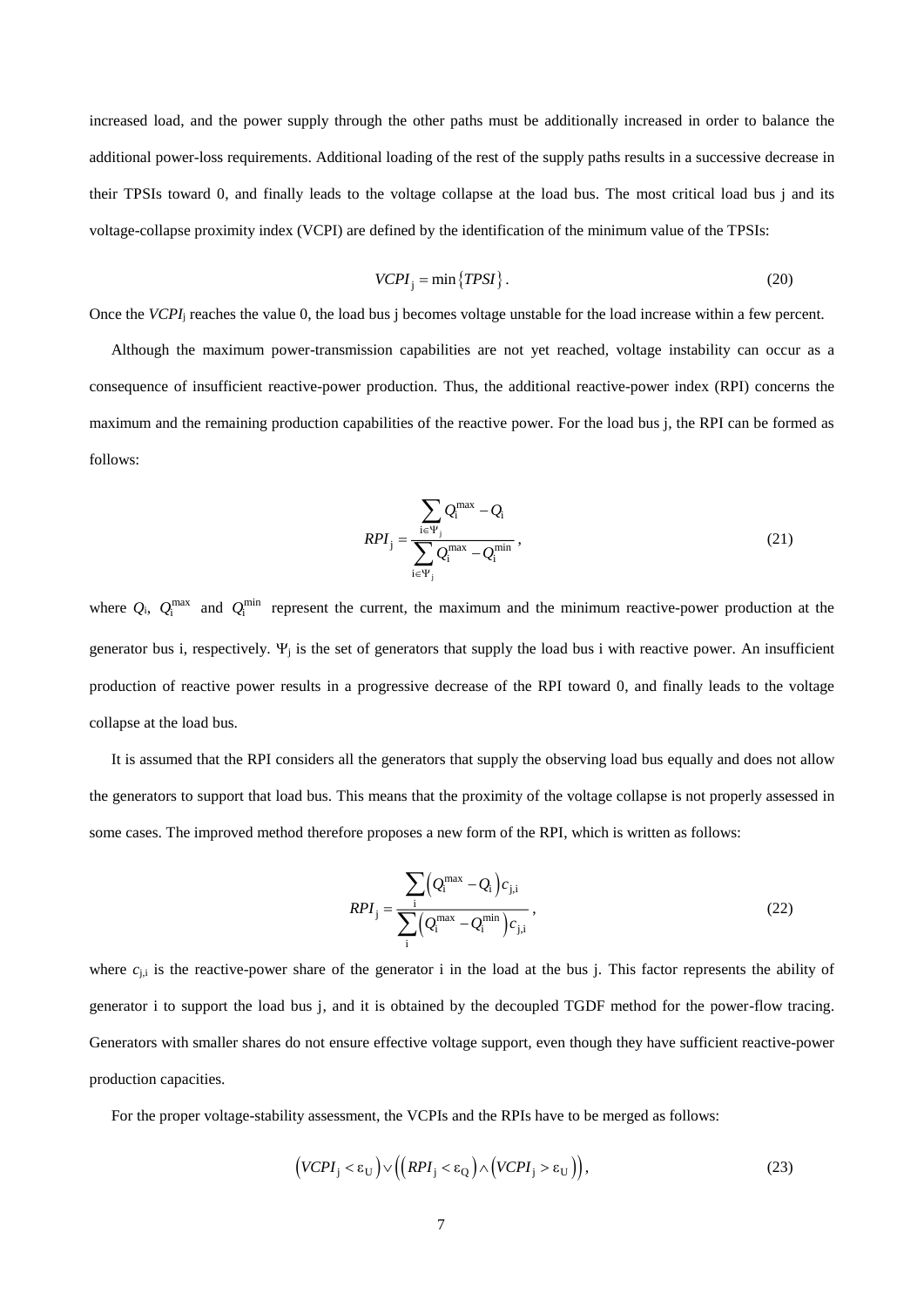where  $\varepsilon_U$  and  $\varepsilon_Q$  are predefined critical values of the *VCPI*<sub>j</sub> and *RPI*<sub>j</sub>, respectively. This criterion first allows for the power transmission capabilities, and if the critical value  $\varepsilon_U$  is not reached, it assesses the remaining reactive-power production capacities of the generators that supply the observed load bus.

Fig. 5 presents a comparison of the method based on network decomposition and its improvement. The proposed modification obtains the improved proximity indices by incorporating the power-flow-tracing method.

### **Results**

Our improved method based on network decomposition was tested on the meshed IEEE 39-bus test system. The loads were progressively increased until the load-flow program failed to converge. The increased generation was distributed evenly among the generators in the system according to their base case production. It is well recognized that a purely static load, e.g., a constant impedance or a constant current load, cannot cause voltage instability, so at least a part of the load must be dynamic, i.e., the load must exhibit some sort of self-restoring characteristic. Thus in this paper we assumed the loads were primarily constant MVA.

For a desired power-system voltage profile during operation, both a sufficient amount and an appropriate allocation of reactive power are needed in a power system. Voltage instability can thus be caused either by the inability of the reactive-power sources to produce enough reactive power to supply the load bus or the inability of the power lines to transmit the required reactive power to the bus. To show the advantages of the proposed improvement of the method, two scenarios were simulated. In the first scenario the voltage collapse was reached at critical bus 7 with  $VCPI_7 \approx 0.3285$  in the last stable power flow solution with a 1.86-times increased total system load *S* compared to the base-case total system load *S*b, Fig. 6. Due to the relatively high value of *VCPI*<sup>7</sup> we can assume that the voltage collapse was caused by insufficient reactive-power production and not by the lack of transfer capabilities. The decrease of *RPI*<sup>7</sup> obtained with (21) is shown with the dashed line in Fig. 7. This index does not take into account the ability of generators to support the load buses, thus it reached a relatively high value 0.344, despite the voltage collapse. To identify the voltage instability correctly, the improved *RPI*<sup>7</sup> in (22) is required. In the simulated operating state it reached the critical value of 0.091, as shown with the solid line in Fig. 7.

To avoid a lack of produced reactive power during the increase of the total system's loading, the generators' production capabilities in the second scenario were 5-times larger than in the first scenario. Figs. 8 and 9 show the last stable operating state, which has a 2.335-times higher increased total system load *S* than the base-case total system load *S*b. Increased production margins result in relatively high values of the RPIs in the critical bus 7, Fig. 8. Despite the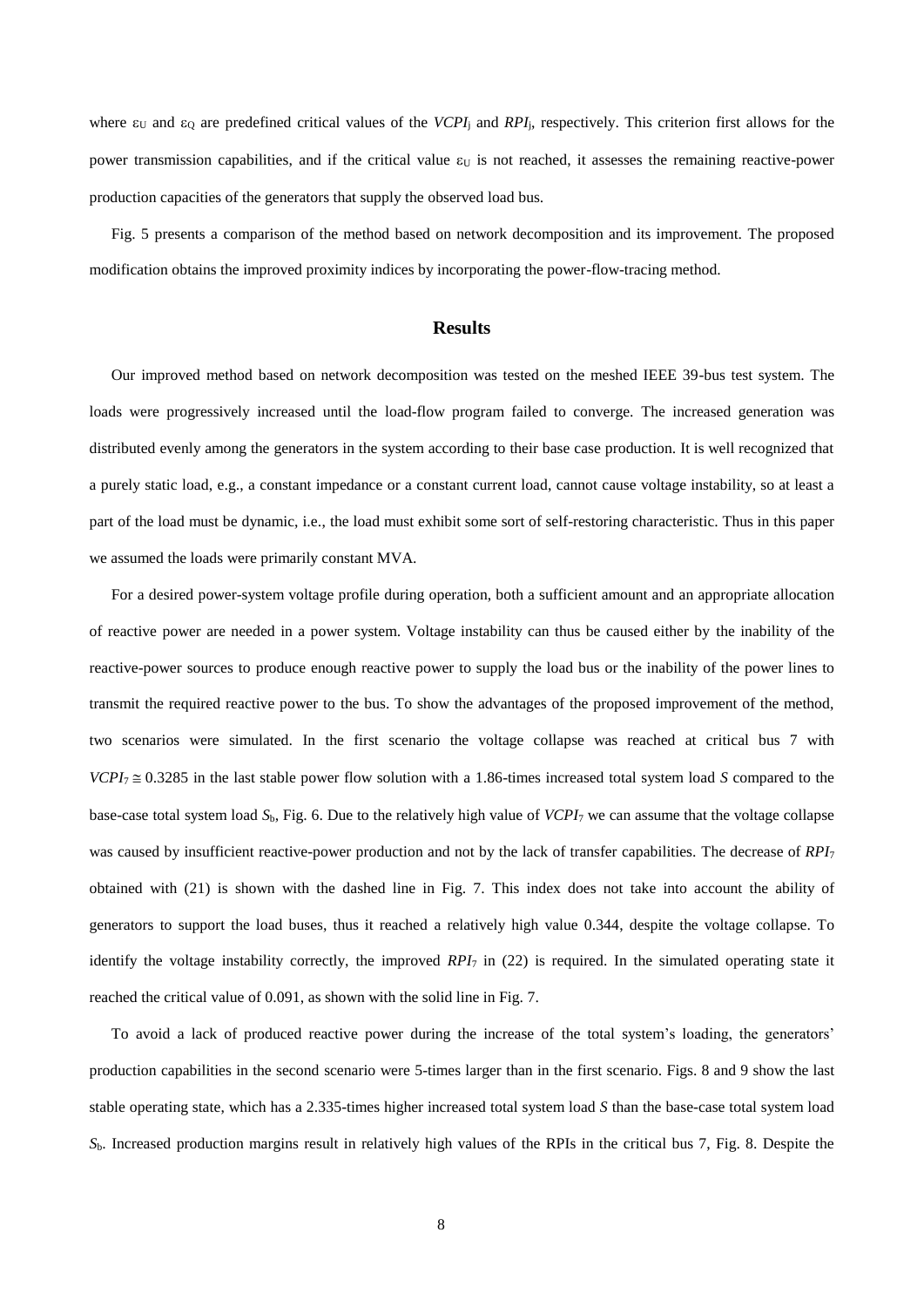available reactive-power production we can assume that the voltage instability occurred as a result of the lack of power transfer that caused the decrease of the *VCPI*<sup>7</sup> to the critical value of 0.034.

The curves of the VCPIs and the RPIs experience sharp turns when the reactive-power production limit of one or more generators is reached and the total loading continues to increase. The limited generating bus may lose its role as a supporting point and a new critical path is formed.

Fig. 10 presents the comparison of the computational times of the existing and improved methods for several different sizes of power systems. It is clear that the improvements result in a faster calculation, especially when the loop power flows are presented, as in the case of the 30-bus and 57-bus IEEE test systems. These improvements will be beneficial when realistic power systems with numerous nodes are analyzed.

## **Conclusions**

The existing method based on the decomposition of a meshed network into several radial paths is appropriate for a voltage-stability assessment. The method involves the construction of the exact two-bus equivalents for which the analytically proven test for voltage-collapse proximity measures with a physical meaning can be applied.

The applied identification of the reduced transmission losses can be successfully improved by the recently developed decoupled TGDF method for active- and reactive-power-flow tracing. This new approach to loss allocating makes possible a faster calculation of the collapse-proximity indices, which can be additionally improved by allowing for the electrical distance of the reactive power sources from the affected load buses in the calculation of the RPI indicators.

The proposed improved method can be used for a more appropriate contingency analysis.

### **Acknowledgements**

The authors gratefully acknowledge the financial support of the Ministry of Education, Science and Sport of the Republic of Slovenia.

### **References**

[1] Barbier C, Barret JP. An Analysis of Phenomena of Voltage Collapse on a Transmission System. ELECTRA, 1980.

[2] IEEE/PES, Power System Stability Subcommittee Special Publication. Voltage Stability Assessment Procedures and Guides. 1999.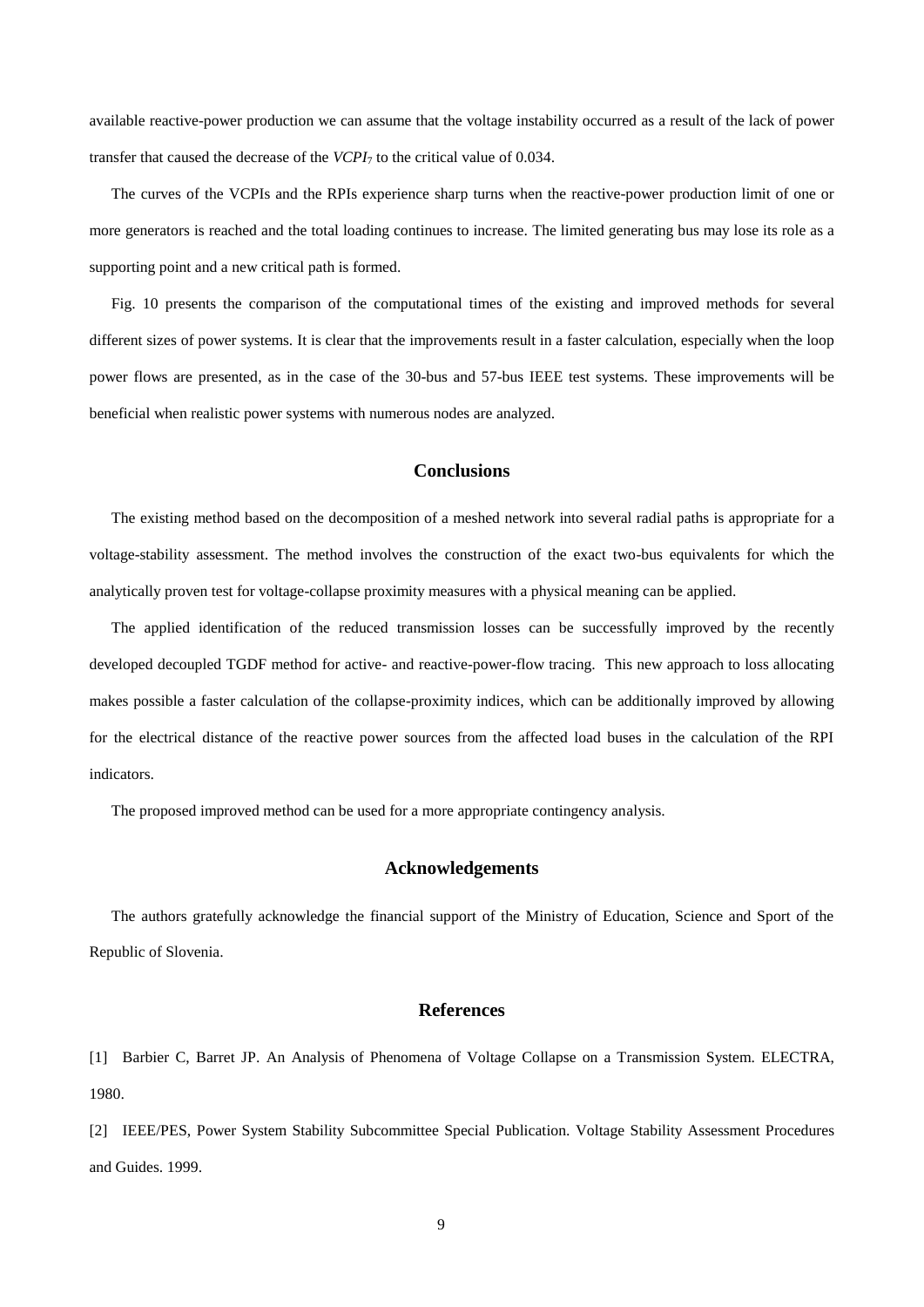- [3] Kundur P. Power System Stability and Control. McGraw-Hill, Inc, 1994.
- [4] C. W. Taylor, "Power System Voltage Stability", McGraw Hill, Inc, 1994.
- [5] Van Cutsem T, Vournas C. Voltage Stability of Electric Power Systems. Kluwer Academic Publishers, 1998.
- [6] Begović MM, Phadke AG. Dynamic Simulation of Voltage Collapse. IEEE Transactions on Power Systems, 1990 5(4).
- [7] Begović MM , Phadke AG. Control of Voltage Stability Using Sensitivity Analysis. IEEE Transactions on Power Systems, 1992, 7(1).
- [8] Löf PA, Anderson G, Hill DJ. Voltage Stability Indices for Stressed Power Systems. Transactions on Power Systems, 1993, 8(1).
- [9] Löf PA, Smed T, Anderson G, Hill DJ. Fast Calculation of a Voltage Stability Index. IEEE Transactions on Power Systems, 1992, 7(1).
- [10] Gubina F, Strmčnik B. Votage Collapse Proximity Index Determination Using Voltage Phasors Approach. IEEE Transactions on Power Systems, 1995, 10(2).
- [11] Gubina F, Strmčnik B. A Simple Approach to Voltage Stability Assessment in Radial Networks. IEEE Transactions on Power Systems, 1997, 12(3).
- [12] Gubina F, Grgič D, Strmčnik B. An Alternative Approach to Voltage Instability Assessment. CIGRE 1998 Session, 1998.
- [13] Strmčnik B. Napetostni zlom pri obremenjenosti prenosnih poti v elektroenergetskem sistemu. Ph.D. thesis, University of Ljubljana, Faculty of Electrical engineering, 1996.
- [14] Verbič G, Gubina F. A New Concept of Voltage Security assessment Based on Local Phasors. Electrotechnical Review, 2002, 69(1).
- [15] Verbič G, Gubina F. A new concept of voltage-collapse protection based on local phasors. IEEE Transactions on Power Delivery, 2004, 19(2).
- [16] Bialek J. Tracing the Flow of Electricity. IEE Proceedings on Generation, Transmission and Distribution 1996;143(4):313-320.
- [17] Bialek J. Topological Generation and Load Distribution Factors for Supplement Charge Allocation in Transmission Open Access. IEEE Transactions on Power Systems 1997;12(3):1185-1193.
- [18] Kirschen D, Allan R, Štrbac G. Contributions of Individual Generators to Loads Flows. IEEE Transactions on Power Systems 1997;12(1):52-60.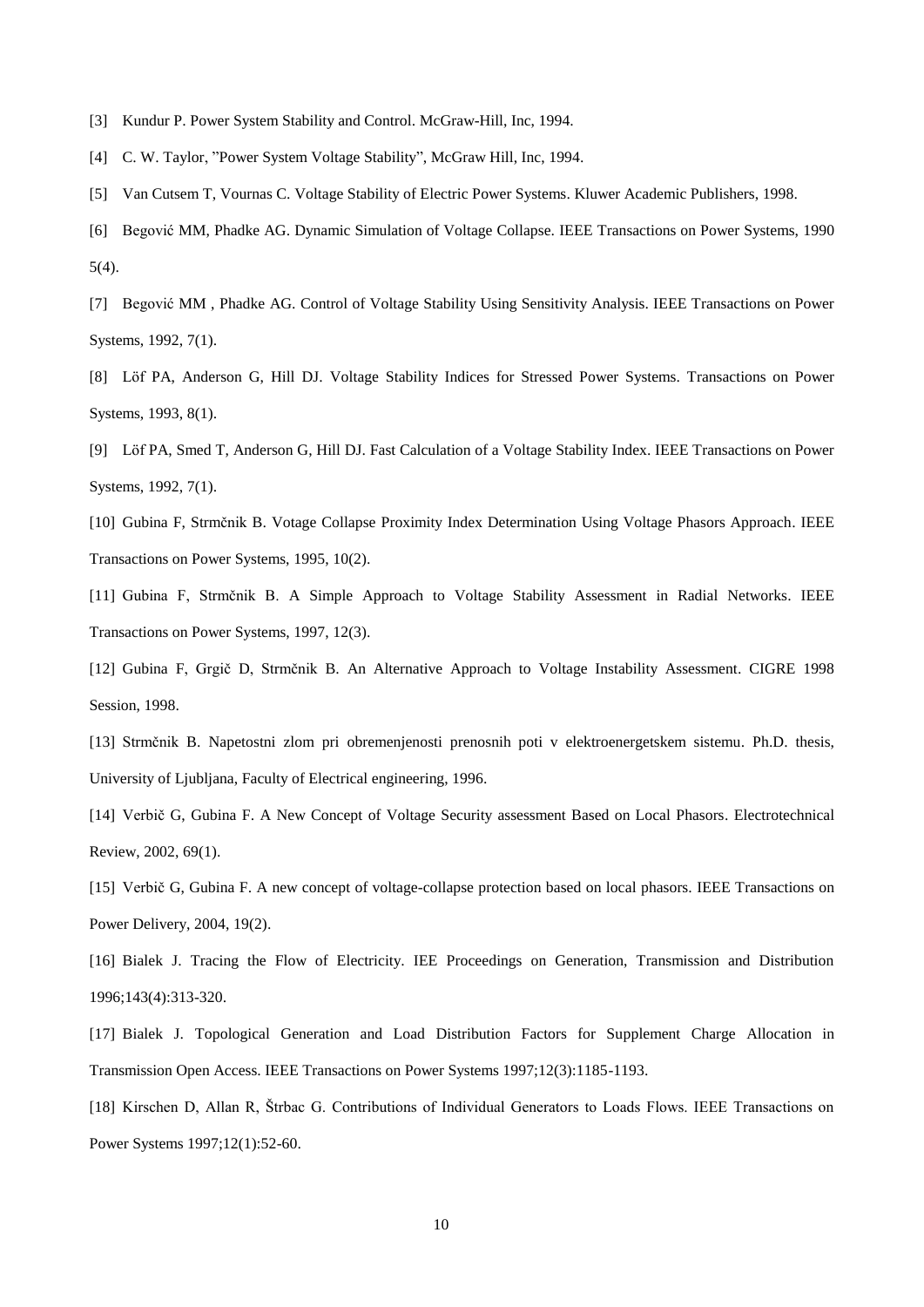[19] Kirschen D, Štrbac G. Tracing Active and Reactive Power between Generators and Loads Using Real and Imaginary Currents. IEEE Transactions on Power Systems 1999;14(4):1312-1319.

[20] Grgič D, Gubina F, Banič I. A Method for Determining the Generators' Share in a Consumer Load. IEEE Transactions on Power Systems 2000;15(4):1376-1381.

[21] Pantoš M, Gubina F. Ex-ante transmission-service pricing via power-flow tracing. International journal of electrical power & energy systems, 2004, 26(7).

### **Vitae**

Miloš Pantoš was born on 27 December 1977 in Celje, Slovenia. He received a Diploma Engineer degree from the University of Ljubljana, Slovenia, in 2001. He is currently a research assistant at the Faculty of Electrical Engineering, University of Ljubljana. His interests lie in the field of power-system operation in the deregulated environment.

Gregor Verbič was born in 1971 in Slovenia. After graduating from the University of Ljubljana in 1995 he joined Korona Power Engineering, where he worked for three years. In 1998 he accepted a teaching-assistant position at the Faculty of Electrical Engineering, where he obtained an M. Sc. in 2000 and a Ph.D. in 2003. He is now a full-time assistant. His research activities are power-system operation, dynamics and control.

Ferdinand Gubina was born in 1939 in Slovenia. He received Diploma Engineer, M. Sc. and Dr. Sc. degrees from the University of Ljubljana, Slovenia, in 1963, 1969, and 1972, respectively. From 1963 he has been with the "Milan Vidmar" Electroinstitute, Ljubljana, where he was Head of the Power System Operation and Control Department. In 1970 he joined Ohio State University, Columbus, Ohio, for a year, as a teaching associate. Since 1988 he has been a full professor at the University of Ljubljana. His main interests lie in the area of electric-power system operation and control. Dr. F. Gubina served in the CIGRE SC-39, SC-38, C4 Study Committees, and in CIGRE AC and TC. He is a distinguished member of CIGRE Paris.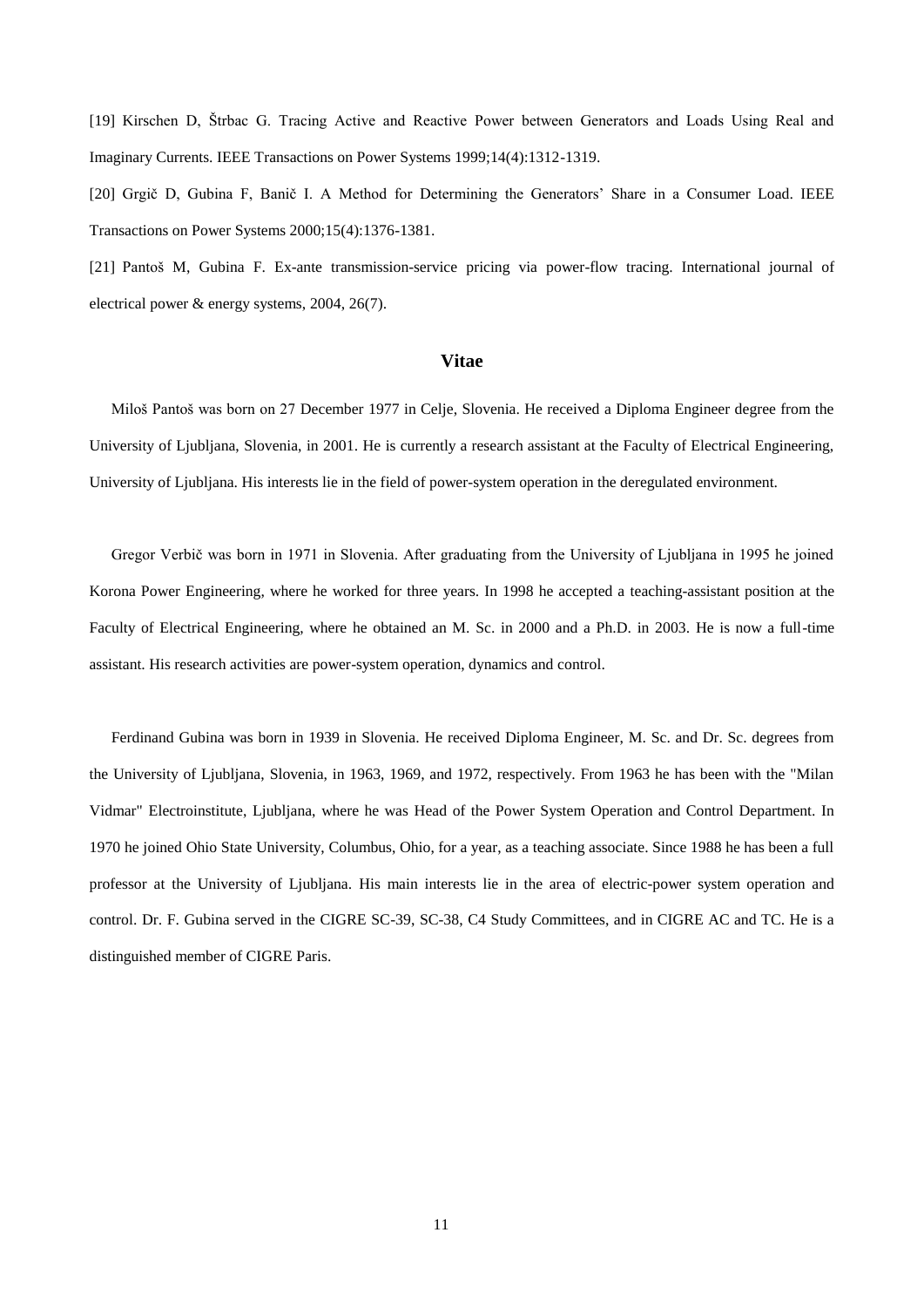# **List of Captions to Figures**

Fig. 1. Phasor diagram for a two-bus power system. Fig. 2: Radial network and corresponding phasor diagram. Fig. 3. Two-bus equivalent and corresponding phasor diagram. Fig. 4: Part of the radial network with power flows and supply shares. Fig. 5: Algorithm for the voltage-collapse proximity assessment. Fig. 6: VCPI index due to lack of reactive power production. Fig. 7: RPI indices due to lack of reactive-power production. Fig. 8: RPI indices due to lack of power-transfer capabilities. Fig. 9: VCPI index due to lack of power-transfer capabilities. Fig. 10: Computational time of the existing and improved methods.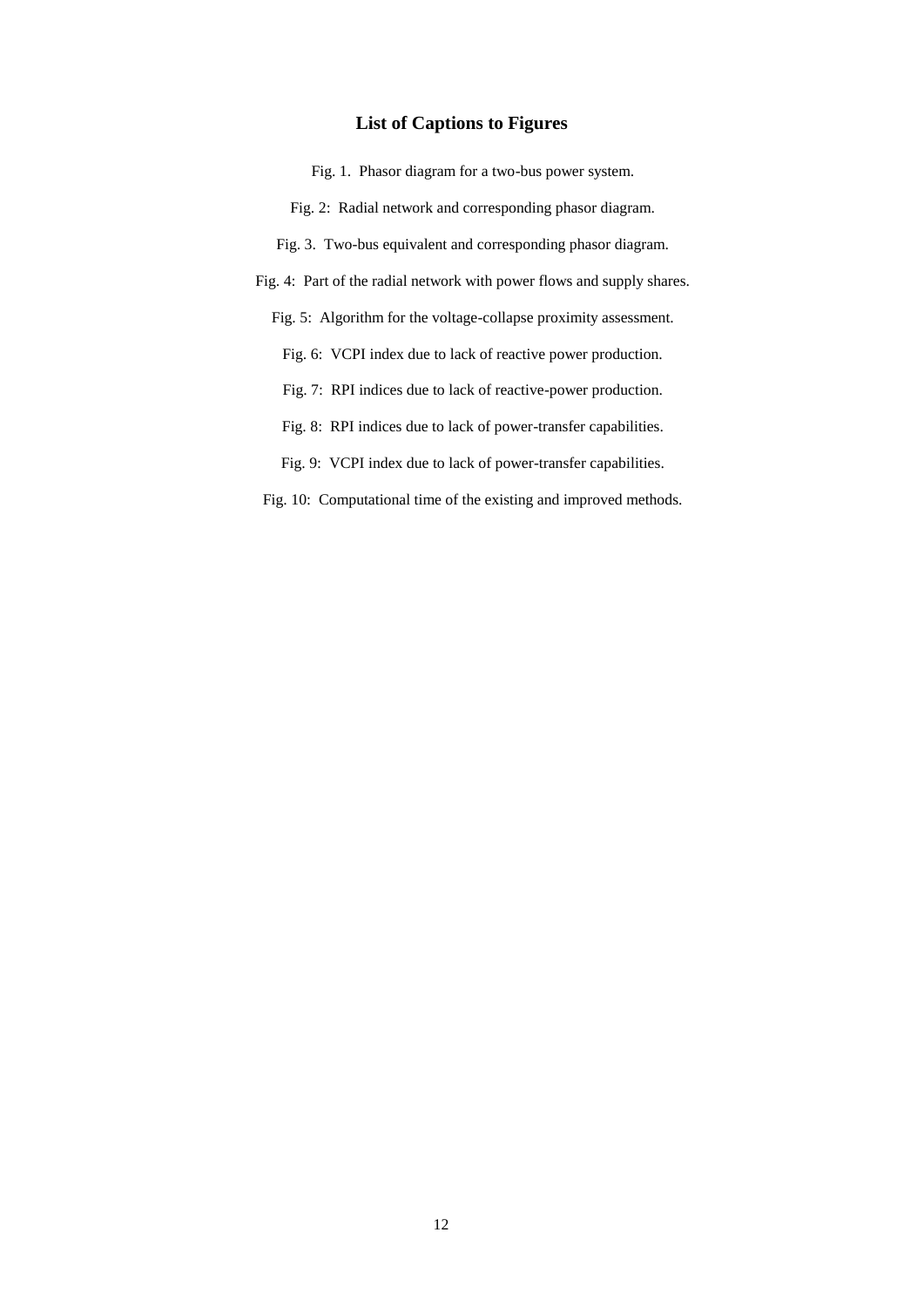

International Journal of Electrical Power & Energy Systems An Improved Method for Assessing Voltage Stability Based on Network Decomposition M. Pantoš, G. Verbič, F. Gubina Figure No. 1



International Journal of Electrical Power & Energy Systems An Improved Method for Assessing Voltage Stability Based on Network Decomposition M. Pantoš, G. Verbič, F. Gubina Figure No. 2



International Journal of Electrical Power & Energy Systems An Improved Method for Assessing Voltage Stability Based on Network Decomposition M. Pantoš, G. Verbič, F. Gubina Figure No. 3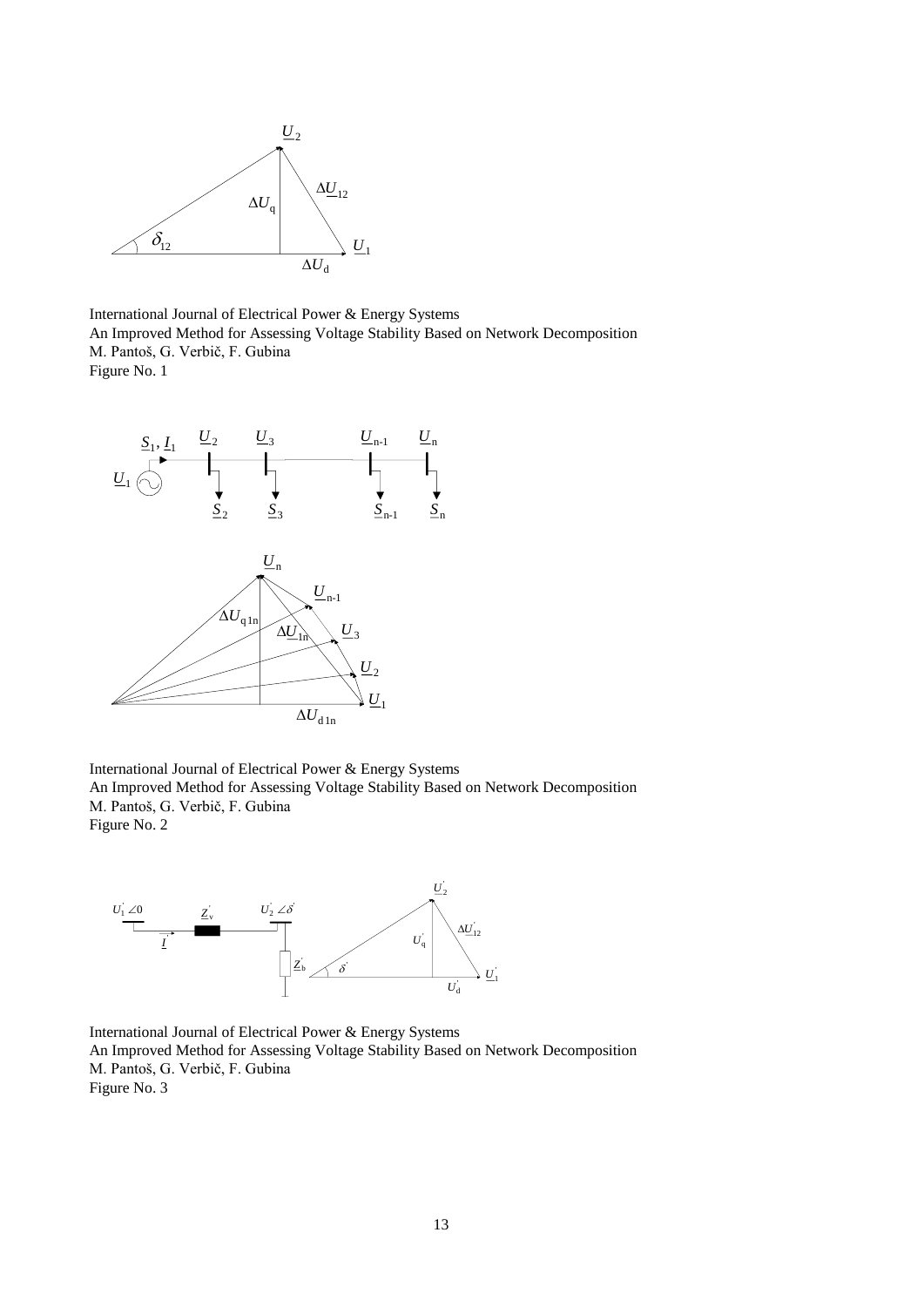

International Journal of Electrical Power & Energy Systems An Improved Method for Assessing Voltage Stability Based on Network Decomposition M. Pantoš, G. Verbič, F. Gubina Figure No. 4



International Journal of Electrical Power & Energy Systems An Improved Method for Assessing Voltage Stability Based on Network Decomposition M. Pantoš, G. Verbič, F. Gubina Figure No. 5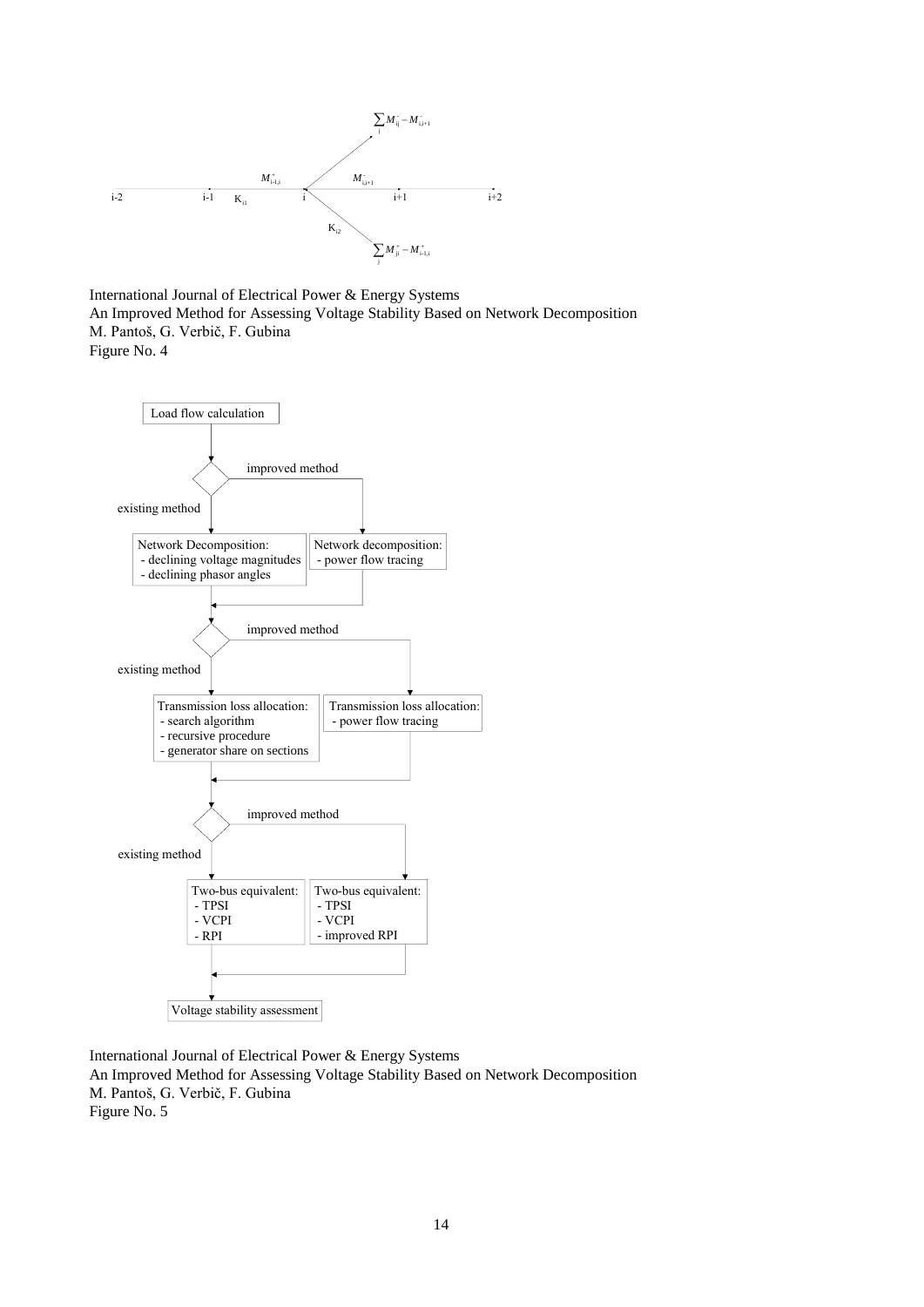

International Journal of Electrical Power & Energy Systems An Improved Method for Assessing Voltage Stability Based on Network Decomposition M. Pantoš, G. Verbič, F. Gubina Figure No. 6



International Journal of Electrical Power & Energy Systems An Improved Method for Assessing Voltage Stability Based on Network Decomposition M. Pantoš, G. Verbič, F. Gubina Figure No. 7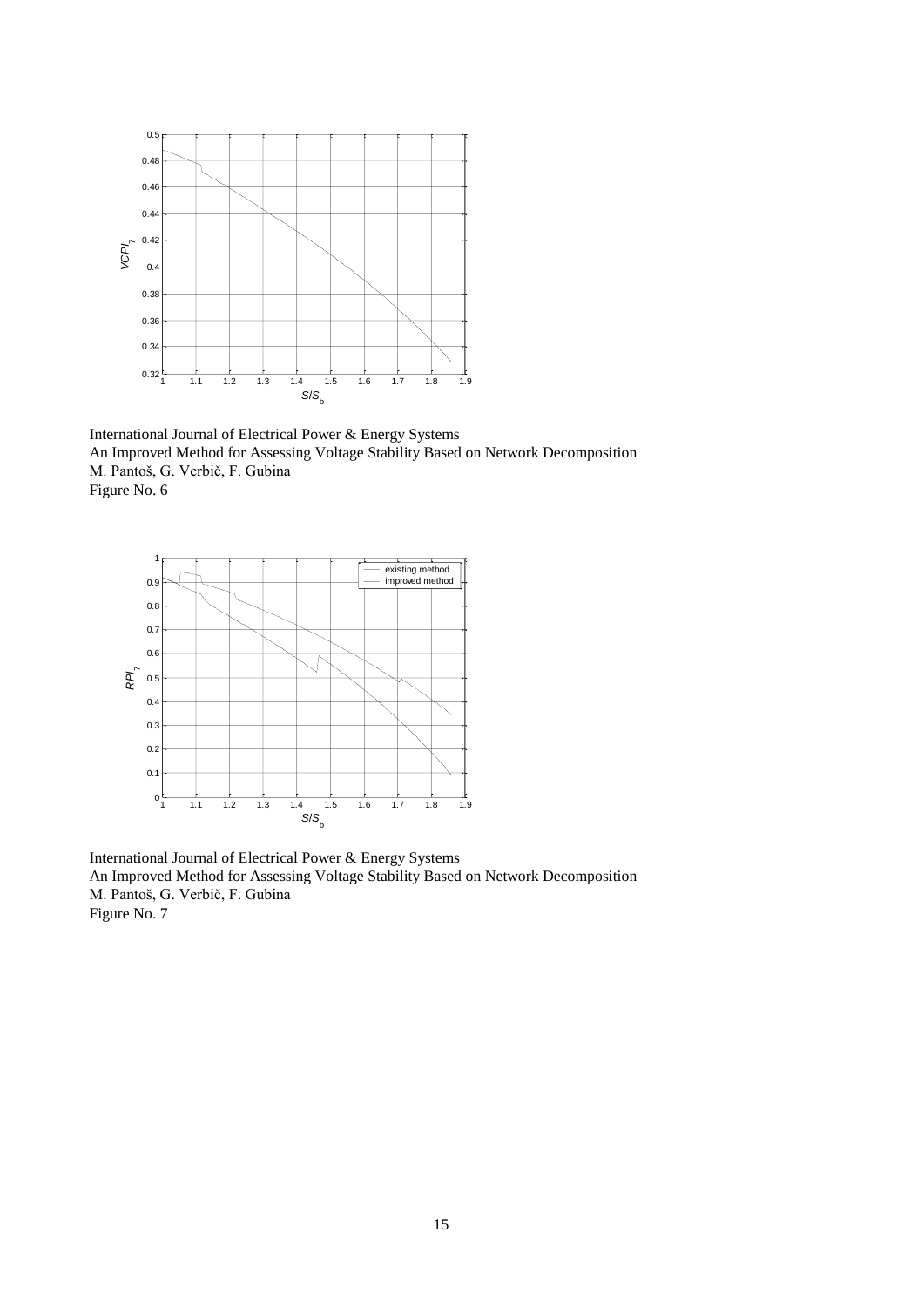

International Journal of Electrical Power & Energy Systems An Improved Method for Assessing Voltage Stability Based on Network Decomposition M. Pantoš, G. Verbič, F. Gubina Figure No. 8



International Journal of Electrical Power & Energy Systems An Improved Method for Assessing Voltage Stability Based on Network Decomposition M. Pantoš, G. Verbič, F. Gubina Figure No. 9